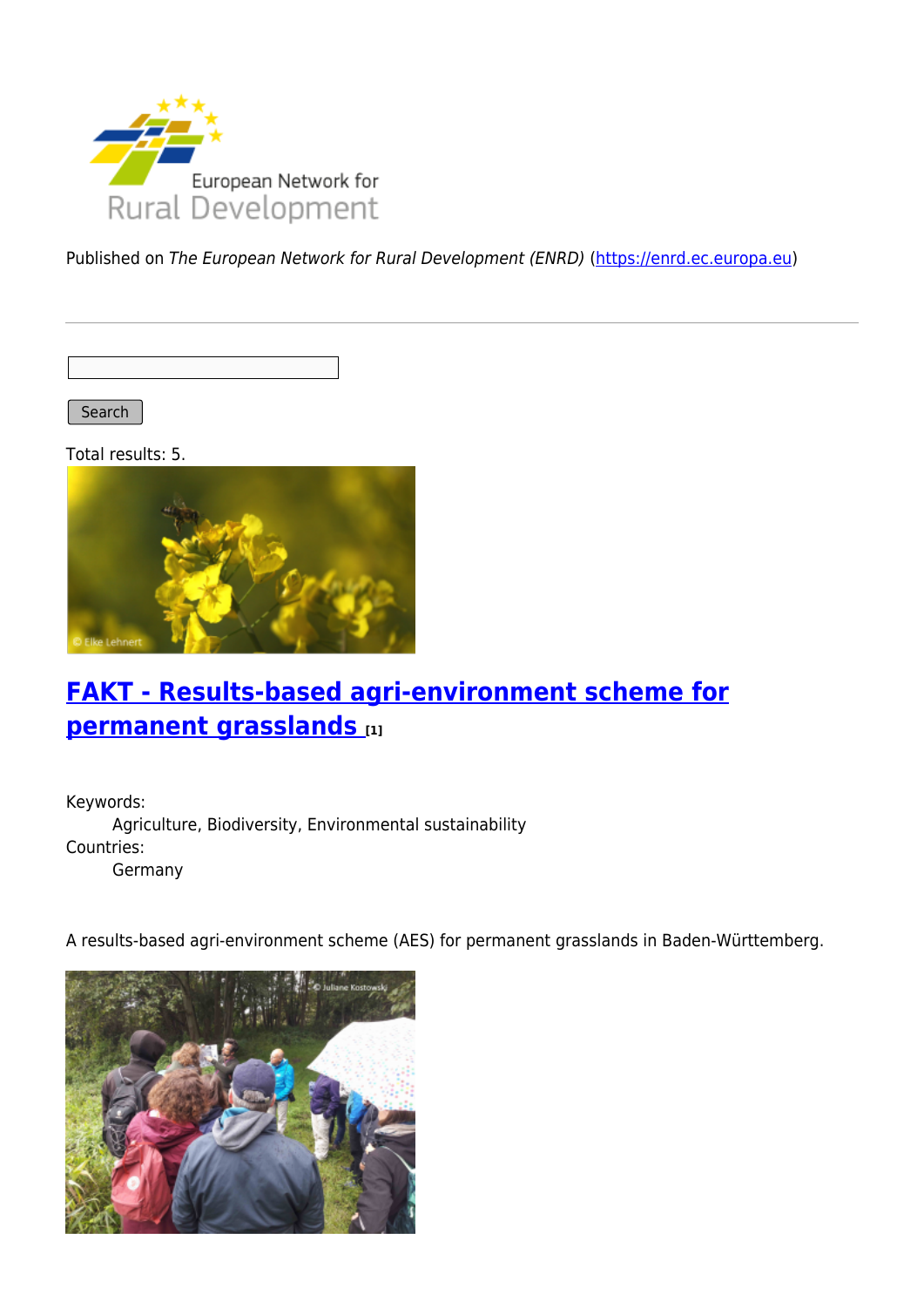# **[Allrounder Moor - Climate Protectors and Noah's Ark of](https://enrd.ec.europa.eu/projects-practice/allrounder-moor-climate-protectors-and-noahs-ark-biodiversity_en) [Biodiversity](https://enrd.ec.europa.eu/projects-practice/allrounder-moor-climate-protectors-and-noahs-ark-biodiversity_en) [2]**

Keywords:

Biodiversity, Environmental protection, Information & promotion activities, Natural resources, Nature conservation, Protected areas, Tourism, Water management, Youth

Countries:

Germany

Organising a series of educational events to raise awareness and interest about the environmental functions of the peatlands in Brandenburg.



# **[Zagorin Hellas - Control by sexual confusion of pest](https://enrd.ec.europa.eu/projects-practice/zagorin-hellas-control-sexual-confusion-pest-lepidoptera-apple-orchards_en) [Lepidoptera in apple orchards](https://enrd.ec.europa.eu/projects-practice/zagorin-hellas-control-sexual-confusion-pest-lepidoptera-apple-orchards_en) [3]**

Keywords:

Agriculture, Biodiversity, Environmental protection, Producer groups Countries:

Greece

A cooperative of apple producers set up a joint effort among its members to control the codling moth, a major pest, by means of sexual confusion.

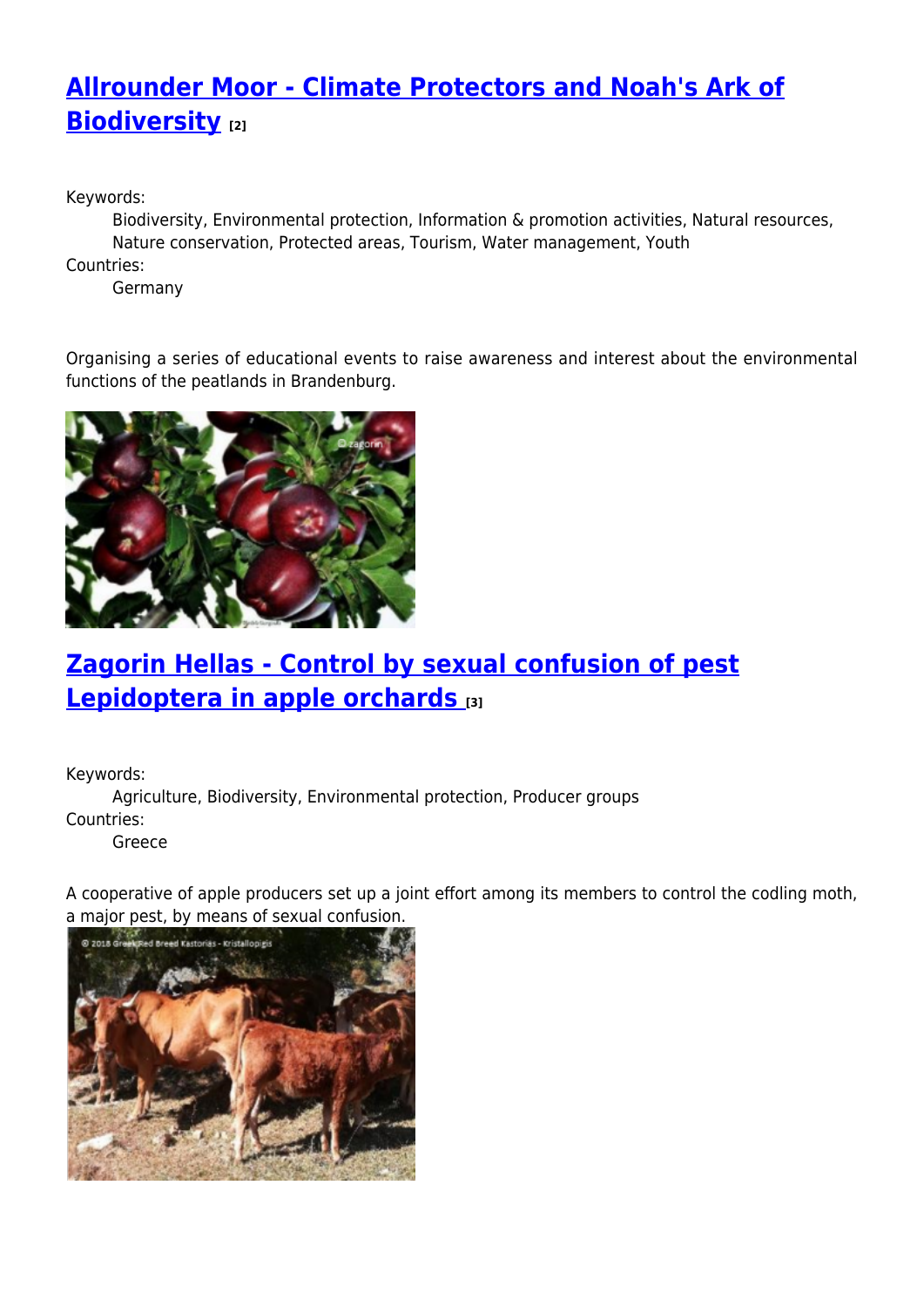## **[The Greek Red Cow Breed Kastorias - Kristallopigis](https://enrd.ec.europa.eu/projects-practice/greek-red-cow-breed-kastorias-kristallopigis_en) [4]**

Keywords:

Animal husbandry, Animal welfare, Biodiversity, Mountain area, Nature conservation, Young farmers

Countries:

Greece

**project focusing on the protection and promotion of a breed of cattle specific to Western Macedonia, the Greek Red Kastoria-Kristalopigi cow.**



### **[Knowledge transfer programme on organic farming](https://enrd.ec.europa.eu/projects-practice/knowledge-transfer-programme-organic-farming_en) [5]**

Keywords:

Agriculture, Education & lifelong learning, Information & promotion activities, Organic farming Countries:

Estonia

A series of knowledge-transfer activities to increase knowledge and skills on organic plant and animal production, processing and marketing.

#### **Source URL:**

https://enrd.ec.europa.eu/projects-practice/\_en?project\_keywords\_filter=19753&amp%3Bamp%3Bproject\_country=All &amp%3Bamp%3Bfield\_enrd\_prj\_measure\_tid=All&amp%3Bamp%3Bfield\_enrd\_prj\_focus\_area\_tid=All&amp%3Bamp %3Bf%5B0%5D=sm\_enrd\_eu\_countries%3AUnited%20Kingdom&amp%3Bf%5B0%5D=im\_field\_enrd\_prj\_focus\_area%3 A17123&f%5B0%5D=im\_field\_enrd\_prj\_keywords%3A19747&f%5B1%5D=im\_field\_enrd\_prj\_keywords%3A19746&f%5 B2%5D=im\_field\_enrd\_prj\_keywords%3A20466&f%5B3%5D=sm\_enrd\_eu\_countries%3AGermany&f%5B4%5D=im\_fiel d enrd prj keywords%3A19761&f%5B5%5D=im field enrd prj keywords%3A19730&f%5B6%5D=im field enrd prj m easure%3A17092&f%5B7%5D=im\_field\_enrd\_prj\_keywords%3A19719&f%5B8%5D=sm\_enrd\_eu\_countries%3AEstonia &f%5B9%5D=im\_field\_enrd\_prj\_measure%3A17101&f%5B10%5D=im\_field\_enrd\_prj\_keywords%3A19748&f%5B11%5 D=sm\_enrd\_eu\_countries%3AGreece&f%5B12%5D=im\_field\_enrd\_prj\_keywords%3A19723&f%5B13%5D=im\_field\_enr d\_prj\_keywords%3A20655&f%5B14%5D=im\_field\_enrd\_prj\_keywords%3A19750&f%5B15%5D=im\_field\_enrd\_prj\_focus \_area%3A17119&f%5B16%5D=im\_field\_enrd\_prj\_measure%3A17098